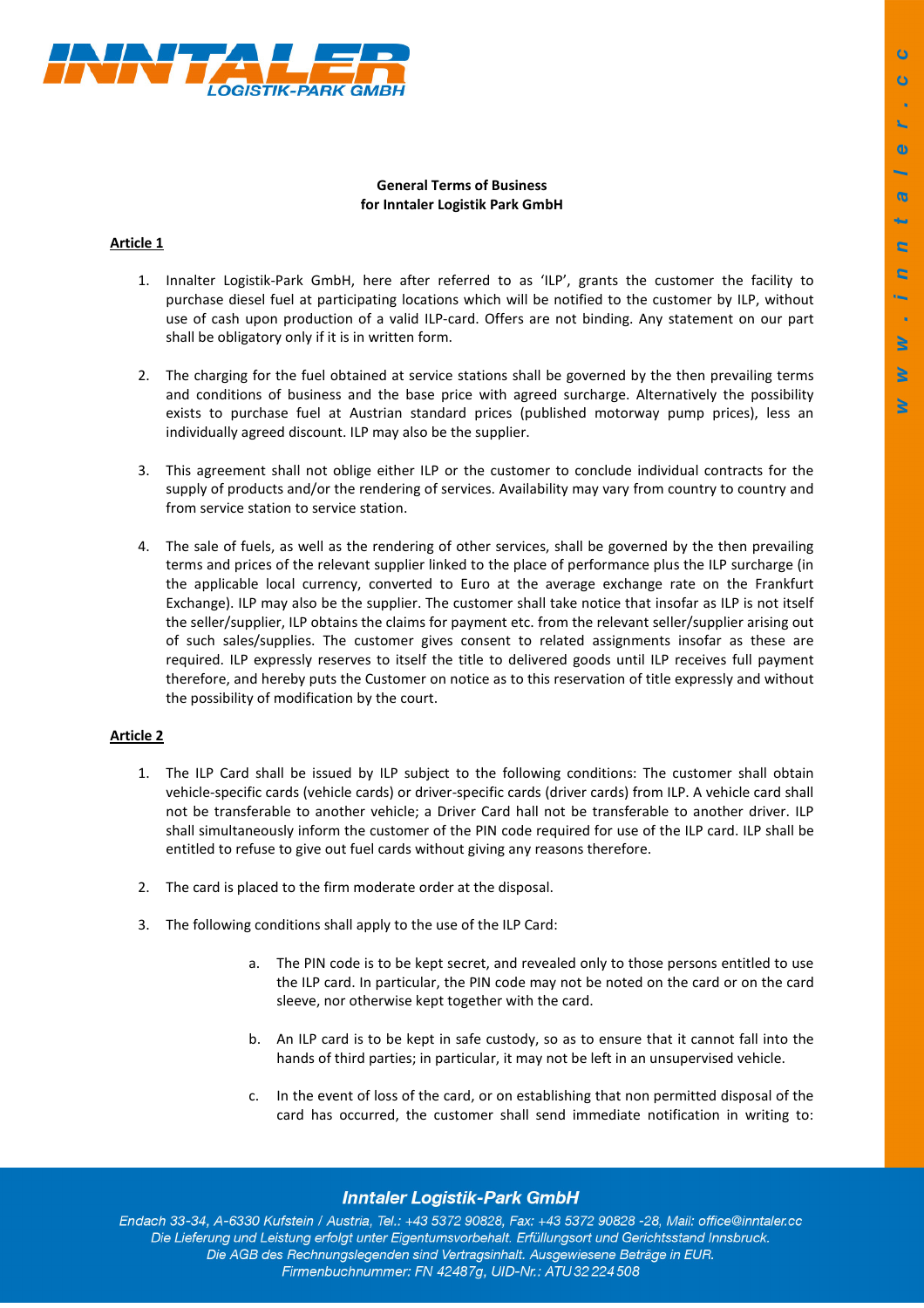

**Inntaler Logistik Park GmbH Endach 33 – 34** 

**6330 Kufstein Fax 0043 / (0) 5372 908 28 28** 

In order that the card can blocked. ILP shall, if necessary and within the technical possibilities open to it, immediately block the card and issue a new one. In the event of theft or nonpermitted use of the card, the customer is obliged to make a formal report and to provide ILP with a copy of the police report. The customer is obliged, following receipt of a replacement card, to return immediately to ILP a Card which has been reported lost but later found.

- d. By presenting an ILP Card and inputting the PIN code in the appropriate apparatus at the relevant participating location, the holder of an ILP Card shall be taken to be entitled to receive products and services in the name and for the account of the customer within the framework of this agreement. At the moment of inputting the PIN code, the holder acknowledges receipt of the products and services on behalf of the customer. Before leaving the participating location (fuel depot), the cardholder shall verify the correctness of the delivery docket/receipt. If it is not possible to input the PIN code – due to non-availability or non-functioning of the necessary apparatus – then only delivery dockets shall be provided, by signature of which the customer shall acknowledge the receipt of the products and services.
- e. Participating locations are not obliged to carry out further checks on the authenticity of the ILP Card holder if the PIN number is input into the appropriate apparatus.
- f. As soon as the customer informs ILP, according to **article 2 c,** of the loss or nonpermitted use of the card, ILP shall following the expiry of a further 24 hours (to allow for blocking of the system) assume liability for all subsequent losses arising from the non-permitted use of the card from the date and time of the police report plus a maximum of 12 hours. If the customer has behaved negligently, and this has contributed to the loss arising, the extent to which the Customer and ILP are to bear the loss shall be determined in accordance with the principles of contributory negligence. If ILP has fulfilled its obligations and the customer has acted with gross negligence or intent, then the customer shall bear the full extent of the loss. Gross negligence of the customer may, in particular, arise if
	- the customer has not immediately reported to ILP the loss or misuse of a Card,
	- the PIN has been noted on the card, or kept together with the Card,
	- Access to the PIN has been given to a third party, and this has led to the loss.

In the event of contributory negligence by the operator of the participating location or its staff, Art.1304 ABGB (Austrian Civil Code) shall apply. In order to prevent or limit potential misuse of ILP cards, the customer is strongly advised to conduct regular checks on the consumption of products and services by the Customer's vehicles.

### **Inntaler Logistik-Park GmbH**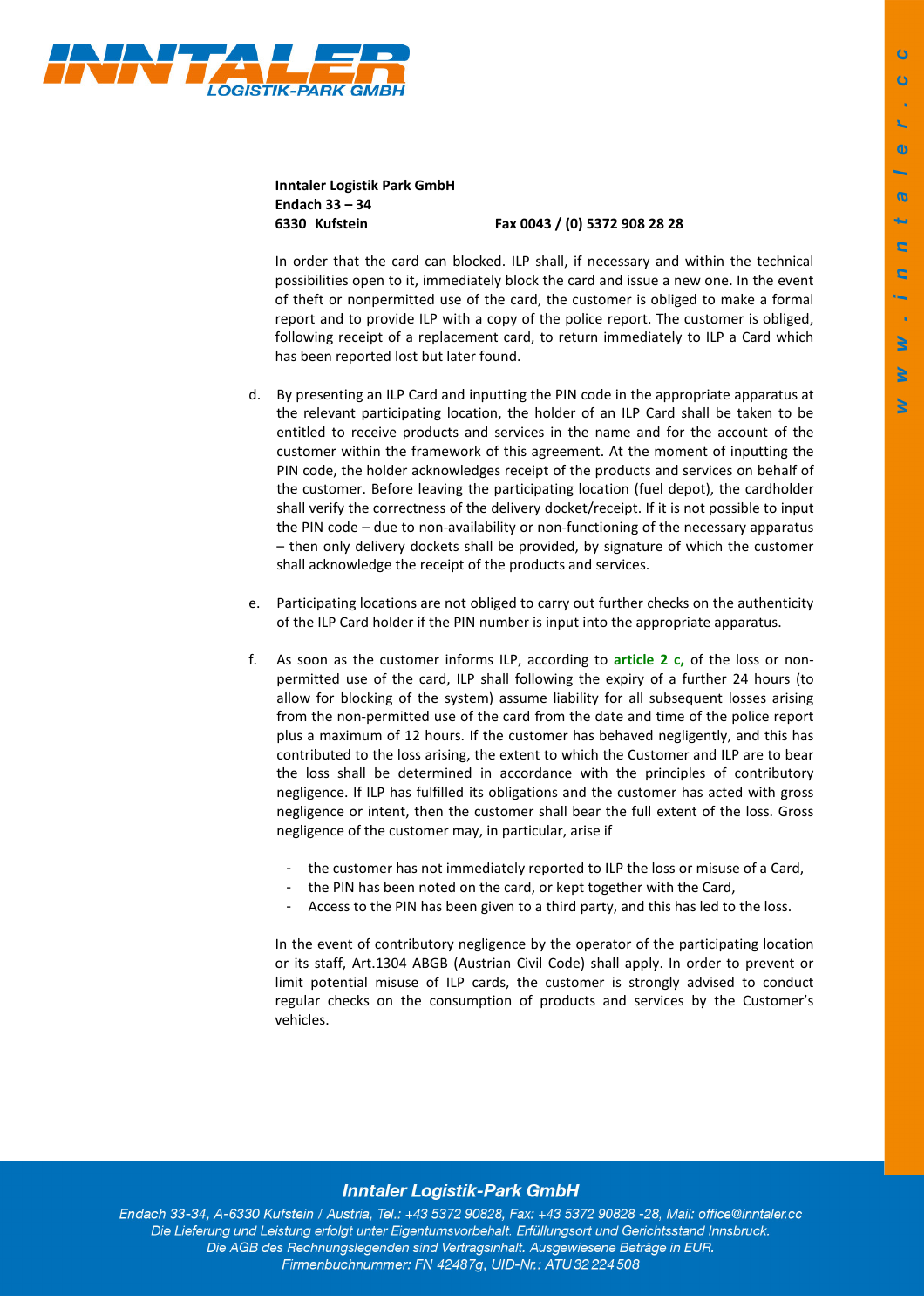

#### **ARTICLE 3**

- 1. ILP shall invoice the customer for amounts due. Products and services ordered in Austria and abroad shall be invoiced in Euro.
- 2. Invoices shall be for immediate settlement unless other payment conditions are contractually agreed. The payment date shall be no longer than 10 days from date of invoice. Settlement of invoices shall be by credit transfer using the direct debit procedure.

The customer shall be obliged to inform ILP immediately in writing of any changes in its trading name, address, tax number, bank details or other accounting related information.

3. The customer shall raise any potential objections in relation to invoices immediately, but in any case within 5 working days from date of invoice.

#### **Article 4**

- 1. This agreement shall be of indefinite duration. It may be determined at the end of each month by the giving of three months' notice.
- 2. The right to terminate this agreement prematurely for material cause remains unaffected. Material cause shall in particular exist if the customer consistently breaches this agreement, fails to make payments on time or files for bankruptcy, or suffers execution to be levied over its assets.
- 3. Following termination of this agreement the customer shall not be entitled to make further use of the facility to purchase products and services without use of cash, and shall immediately return all ILP Cards issued to it by ILP.
- 4. In the event of non-payment of direct debits or of late payment, ILP shall be entitled to charge the customer default interest at 8 per cent above the then applicable Austrian National Bank discount rate, but no less than 12% per annum, and to treat all outstanding amounts as immediately due, as well as to apply a handling charge. ILP shall be entitled to forbid further use of ILP cards, to order the blocking of the cards as well as to refuse necessary permissions to contractual partners for the further use of the ILP cards. The invoice amount requested shall be treated as uncontested both as to basis and amount, if the customer-card holder does not respond in writing within one week of the request. Inntaler Logistik-Import GmbH is empowered by the customer to request payment through the direct debit system. All requests for payment shall be made through the direct debit system until revocation (a copy of the mandate is attached). The customer shall execute entity specific mandates before the fuel cards are made available – i.e. upon signature of the customer-card agreement. In the event of rejected bank debits, a handling charge of 25 Euro shall be levied in addition to the bank's charges. Bank charges and expenses shall be payable directly by the customer.

All expenses arising shall be borne by the debtor – whether arising on payments by way of bill of exchange, customer's acceptance or check – and it shall in particular be regarded as agreed that the payer bears all expenses so that the full invoice amount is credited to our bank account.

The purchaser may offset counterclaims against invoiced amounts only where the counterclaim has been acknowledged by us in writing or established by a Court. We shall be entitled to set incoming payments, which have not been clearly allocated, against amounts due as we see fit.

5. ILP shall be entitled to demand appropriate security from the Customer at any time.

## **Inntaler Logistik-Park GmbH**